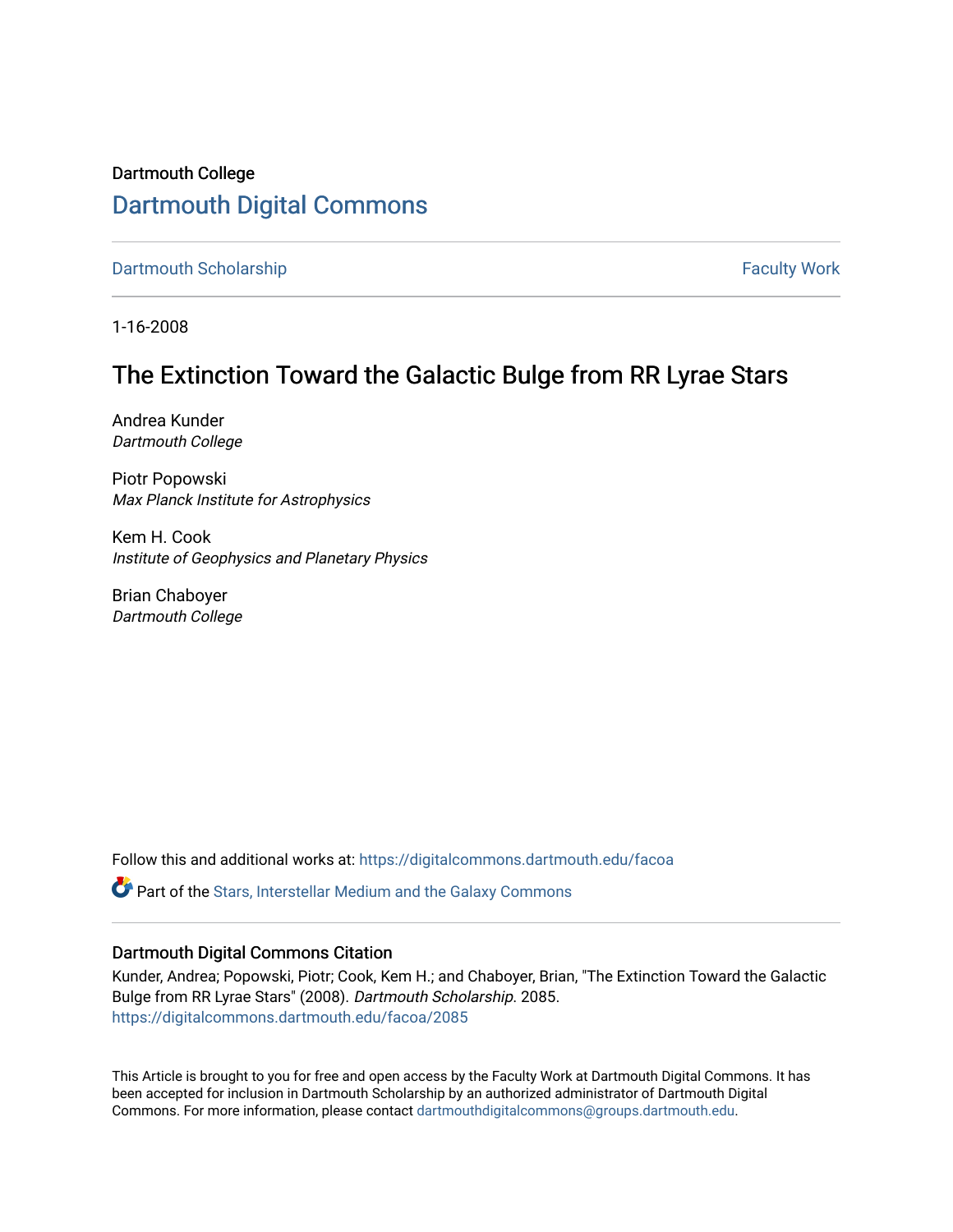#### THE EXTINCTION TOWARD THE GALACTIC BULGE FROM RR LYRAE STARS

ANDREA KUNDER<sup>1</sup>, PIOTR POPOWSKI<sup>2</sup>, KEM H. COOK<sup>3</sup>, AND BRIAN CHABOYER<sup>1</sup><br><sup>1</sup> Dartmouth College, 6127 Wilder Lab, Hanover, NH 03755, USA; andrea.m.kunder@Dartmouth.edu, chaboyer@heather.dartmouth.edu

<sup>2</sup> Max-Planck-Institut für Astrophysik, Karl-Schwarzschild-Str. 1, Postfach 1317, 85741 Garching bei München, Germany; [popowski@mpa-garching.mpg.de](mailto:popowski@mpa-garching.mpg.de)<br><sup>3</sup> IGPP/LLNL, P.O. Box 808, Livermore, CA 94551, USA; kcook@igpp.ucllnl.

*Received 2006 July 13; accepted 2007 November 15; published 2008 January 16*

#### ABSTRACT

We present mean reddenings toward 3525 RR0 Lyrae stars from the Galactic bulge fields of the MACHO Survey. These reddenings are determined using the color at minimum *V* -band light of the RR0 Lyrae stars themselves and are found to be in general agreement with extinction estimates at the same location obtained from other methods. Using 3256 stars located in the Galactic Bulge, we derive the selective extinction coefficient  $R_{V,VR}$  =  $A_V/E(V - R) = 4.3 \pm 0.2$ . This value is what is expected for a standard extinction law with  $R_{V, BV} = 3.1 \pm 0.3$ .

*Key words:* dust, extinction – Galaxy: center – stars: statistics – surveys

*Online-only material:* machine-readable table

#### 1. INTRODUCTION

Studies of stars in the central Galactic region are essential for an understanding of the Milky Way. For example, the questions of the structure and extent of the Galactic bar, the star formation history, and the distance to the center of our Galaxy can all be answered by analyzing various stellar tracers. Knowledge of the Galactic extinction is mandatory to begin investigations of these stars in a quantitative fashion. A good understanding of extinction is particularly important for the direction toward the Galactic Bulge and within the Galactic plane, where extinction is very significant.

Extinction *Aλ* changes as a function of wavelength *λ*. The shape of the extinction curve is characterized by the quantity  $R_V$ , the ratio of total to selective extinction; Cardelli et al. [\(1989\)](#page-6-0) have shown that the family of curves characterized by this single parameter provides a good fitting approximation to most extinction curves. Thus, if the value of  $R_V$  can be determined (e.g., from optical and IR photometry), then one can approximately find the properties of the entire UV–IR extinction curve.

There are a few suggestions that the coefficient of selective extinction in the direction of the Galactic Bulge may be nonstandard (e.g. Popowski [2000\)](#page-6-0). Anomalous extinction, i.e., extinction described by smaller  $R_{V, BV}$  or  $R_{V, VR}$  ratio than the standard value of  $R_{V, BV} = 3.1$ , can significantly affect analysis of the stellar populations in the Galactic Bulge. Here, *RV ,BV* is the coefficient of selective extinction  $A_V/E(B - V)$ , with reference to the *B* and *V* filters, and  $R_{V,VR} = A_V / E(V - R)$ , alluding to the *V* and *R* filters. Especially with the onset of a new generation of large telescopes, this problem becomes increasingly pressing and important, and one that can be addressed with this study. Here, optical *V* - and *R*-band data for 3256 RR0 Lyrae stars<sup>4</sup> from the MACHO microlensing experiment are used to find both the coefficient of selective extinction and to compute the absolute reddening near the Galactic bulge/bar. The value of  $R_{V, BV}$  is known to vary in certain directions, and reddening laws are normally derived from differential measurements of reddened and unreddened luminous early-type stars. However, as such stars are rare in the Galactic Bulge, the normal derivation of  $R_{V,BV}$  cannot be carried out. The  $R_{V, BV}$  values determined from the RR Lyrae stars are compared with other reddening relations.

The data used in this analysis are based on the MACHO photometry of 3674 RR0 Lyrae stars toward the Galactic Bulge (Cook et al. 2007, in preparation). Cook et al. (2007, in preparation) divide the MACHO bulge RR0 Lyrae variables into those associated with the Galactic Bulge (3256 stars), and the ones associated with the neighboring Sagittarius dwarf galaxy (409 stars). Their classification is assumed in this work.

The structure of this paper is the following. The method and resultant coefficient of selective extinction toward the Bulge is discussed and compared to other estimates in Section 2. Reddenings of the Bulge RR0 Lyrae stars are determined in Section [3](#page-4-0) using their minimum *V* -band light colors. These reddenings are then compared to Popowski et al. [\(2003\)](#page-6-0) reddening estimates and the outliers are discussed.

### 2. COEFFICIENT OF SELECTIVE EXTINCTION

#### *2.1. General Approach*

As the bulge RR Lyrae stars span a much larger range in color than Sgr ones, a coefficient of selective extinction is determined using only this subsample. Assuming that the extinction affects the *V* magnitudes much more significantly than the distance spread, the intrinsic scatter in absolute magnitudes, and the scatter due to various observational errors, the slope of the stellar locus on a  $V_{RR}$  (mean *V* magnitudes of the RR Lyrae stars) versus  $(V - R)_{RR}$  (mean color of the RR Lyrae stars) color– magnitude diagram (CMD) yields  $R_{V,VR} \equiv A_V / E(V - R)$ (Kunder et al. [2006\)](#page-6-0). In other words, if in the distance modulus,

$$
V_{\rm RR} - M_V - A_V = 5 \log(d),\tag{1}
$$

we assume  $M_V$  and  $d$  are approximately constant, then the apparent magnitude,  $V_{RR}$ , is proportional to  $A_V$ :

$$
V_{\rm RR} \sim A_V \sim \frac{E(V-R)}{R_{V,VR}}.\tag{2}
$$

<sup>4</sup> RR0 stars have been traditionally called RRab stars and are simply

fundamental pulsators. For the new, intuitive nomenclature, see Alcock et al. [\(2000\)](#page-6-0).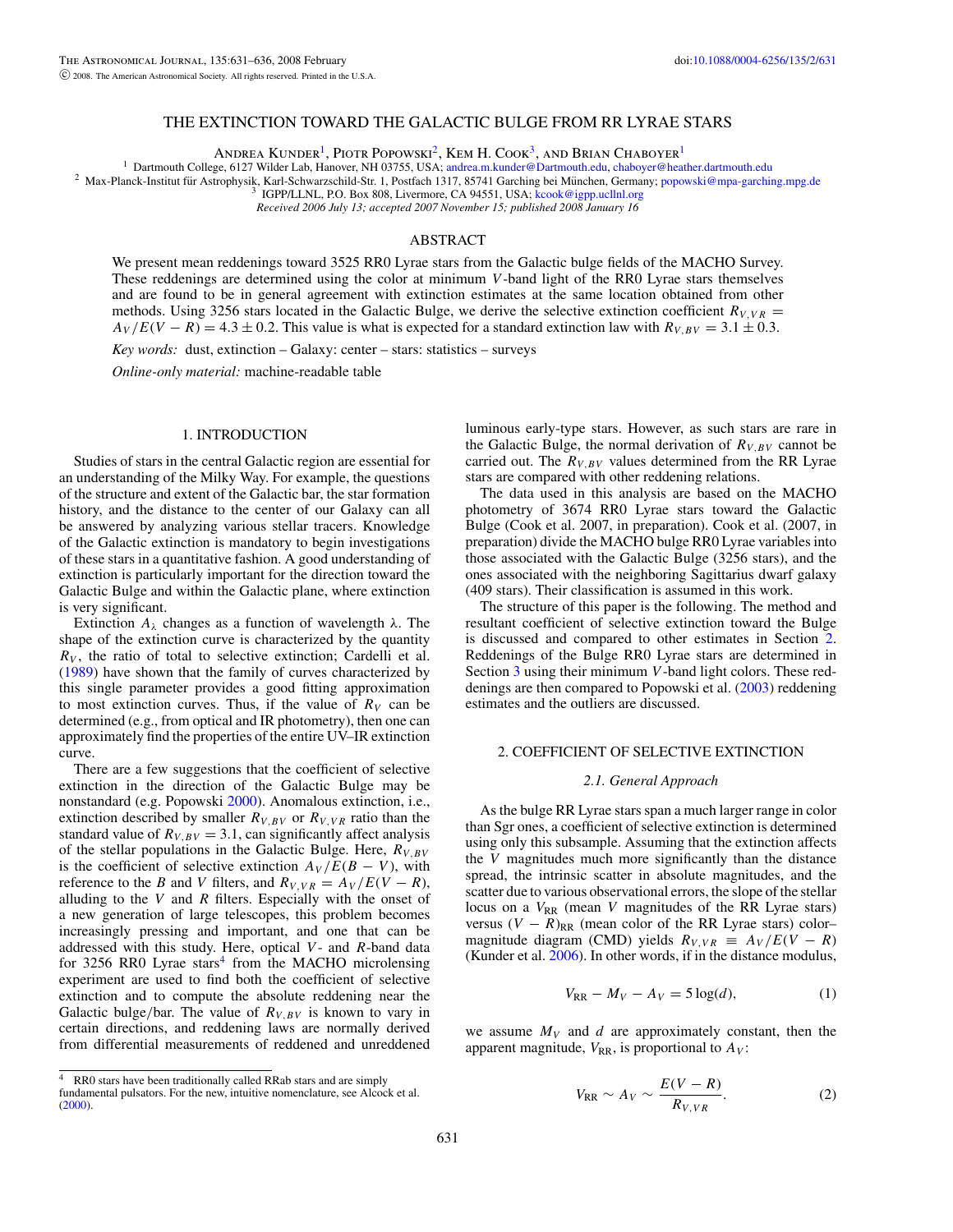<span id="page-2-0"></span>

**Figure 1.** Color–magnitude diagram for the 3256 MACHO Galactic Bulge RR0 Lyrae stars. The best fit mean  $\overline{V}$  versus mean  $(V - R)$  relation is shown by the solid line,  $V_{RR} = (4.28 \pm 0.04)(V - R)_{RR} + (14.37 \pm 0.03)$ , and was obtained using the OLS-bisector method (Feigelson & Babu [1992\)](#page-6-0).

Taking the  $(V - R)$ <sup>0</sup> of each RR0 Lyrae star to be approximately constant,

$$
V_{\rm RR} \sim \frac{(V - R)_{\rm RR}}{R_{V,VR}},\tag{3}
$$

which is in the form of a general linear equation with  $V_{RR}$  as the independent variable,  $(V - R)_{RR}$  as the dependent variable, and  $R_{V,VR}$  as the slope. It is shown in the following section that the above conditions are approximately met.

Figure 1 is a plot of mean  $V_{RR}$  versus mean  $(V - R)_{RR}$ . Artificial star tests from Alcock et al. [\(1999\)](#page-6-0) indicate that the limiting magnitude of the photometry in the *V* and *R* bands is about 21.5, which is 0.5 magnitudes fainter than the faintest RR Lyrae star in this MACHO Bulge sample. The Monte Carlo analysis discussed later in this section indicates the limiting magnitude has little effect on this paper's analysis.

The sources contributing to the intrinsic dispersions of the average *V* and *R* apparent magnitudes are now discussed and quantified following the approach from Clementini et al. [\(2003\)](#page-6-0).

1. *Photometric errors.* Since many MACHO fields partly overlap on the sky, some stars may be counted in the database twice. Using 184 double-represented stars, the internal photometric uncertainty in  $(V - R)$ , *V*, and *R* was found by comparing colors and magnitudes evaluated in different fields. For the MACHO data toward the Galactic Bulge, the individual error in *V*<sub>RR</sub> is  $\pm$ 0.15 mag and the individual error in  $(V - R)_{RR}$  is 0.04 (Cook et al. 2008, in preparation).<sup>5</sup> As the error in  $V_{RR}$ and  $(V - R)_{RR}$  are correlated, upon multiplying the error in  $(V - R)_{RR}$ , 0.04 mag, by the slope of the fit, 4.28, this value is added to the error in  $V_{RR}$ . The photometric error in the points in Figure 1 is thus 0.32 mag.

2. *Absolute magnitude of RR Lyrae stars.* It is generally assumed that the absolute magnitude of an RR Lyrae star has a linear dependence on [Fe/H], and that  $\Delta M_V (RR)/\Delta$ [Fe/H] = 0.2 mag dex−1. The dispersion around the mean value of  $[Fe/H] = -1.00$  dex found in Galactic Bulge RR Lyrae stars is  $\sigma_V = 0.29$  mag (Kunder et al. 2007, in preparation). This corresponds to an absolute magnitude dispersion of about 0.06 mag.

The level of evolution off the zero-age horizontal branch (ZAHB) can also affect at RR Lyrae star's absolute magnitude. From the vertical height of the HB of a number of globular clusters of different metallicities, the dispersion around the average RR Lyrae luminosity due to the evolution off the ZAHB of each individual RR Lyrae is estimated to be ∼0.08 mag (Clementini et al. [2003;](#page-6-0) Sandage [1990\)](#page-6-0).

The scatter in RR Lyrae absolute magnitude due to the evolutionary phase, helium content, and alpha-element abundance [*α/*Fe] are less significant, and are not accounted for.

3. *Bulge distance spread.* Using the standard Hernquist model density profile with a scale length, characteristic density, and characteristic velocity of the Bulge from Widrow & Dubinski [\(2005,](#page-6-0) Table [2\)](#page-4-0), the size of the Bulge is ∼1 kpc. As the Galactic latitude and longitude of the MACHO Bulge fields ranges from − 1.5◦ to − 10◦ and 0◦ to 10◦, respectively, a correction between the line of sight of the RR Lyrae stars in the bulge fields and the plane of the Galaxy is negligible. A distance spread of 1 kpc corresponds to a ∆*V* of ∼0.29 mag.

Adding in quadrature all dispersion contributions, the scatter in *V* for a fixed  $(V - R)$  is 0.44 mag, with the major source of this scatter resulting from the extent of the bulge along the line of sight.

Fitting a straight line to the data must be done with caution, since errors are present in both independent and dependent variables and are furthermore correlated with each other. Ordinary least squares (OLS), which assumes no error in the independent variable, can therefore not be used here. Instead a straight line fit to the data is obtained using an OLS bisector fit to the individual data points.

The OLS-bisector method has been used when both variables are subject to measurement error, and it is not clear which variable should be treated as the independent and which as the dependent. It has been shown to outperform other approaches in such cases (Babu & Feigelson [1992;](#page-6-0) Isobe et al. [1990\)](#page-6-0). Using the SLOPES program (Feigelson & Babu [1992\)](#page-6-0), the data are fitted using the OLS-bisector method. The slope found is  $4.28 \pm 0.04$ and is shown as a solid line in Figure 1. Upon restricting the fit to those stars with  $(V - R) > 0.34$ , a slope of  $4.34 \pm 0.04$ is obtained. A further cut to remove the very red stars with  $(V - R) > 1.1$  yields a slope of  $4.49 \pm 0.05$ . These fit values are given in Table [1;](#page-3-0) the  $R_{V,VR}$  chosen as the optimal regression is  $R_{V,VR} = 4.28$ , as it accounts for all data values. Table [1](#page-3-0) shows that the slope is quite sensitive to just a few points, although these formal errors for the OLS-bisector method are quite small. The error in  $R_{V,VR}$  of  $\pm 0.2$  is chosen to encompass the range of slopes.

The OLS-bisector fit to our data is further investigated with a simple Monte Carlo analysis. To duplicate the observed RR0 Lyrae data in this paper, 3,500  $E(V - R)$  values between 0 and 1.5 are randomly selected.  $E(V - R)$  is converted to  $A_V$ using a selective extinction coefficient,  $R_{V,VR}$ , which we vary. Assuming an RR Lyrae absolute magnitude of  $M_V = 0.6$  and a distance to the Bulge of 8 kpc, an observed *V* magnitude is found. As the observed *V* magnitudes in the MACHO data have an error of ∼0.5 mag, Gaussian random numbers are generated with a dispersion of 0.5 mag, and added to the simulated *V*

<sup>5</sup> For more information on the calibration of the MACHO Photometry RR Lyrae stars Database, see Alcock et al. [\(1999\)](#page-6-0), especially pp 1547 and 1551.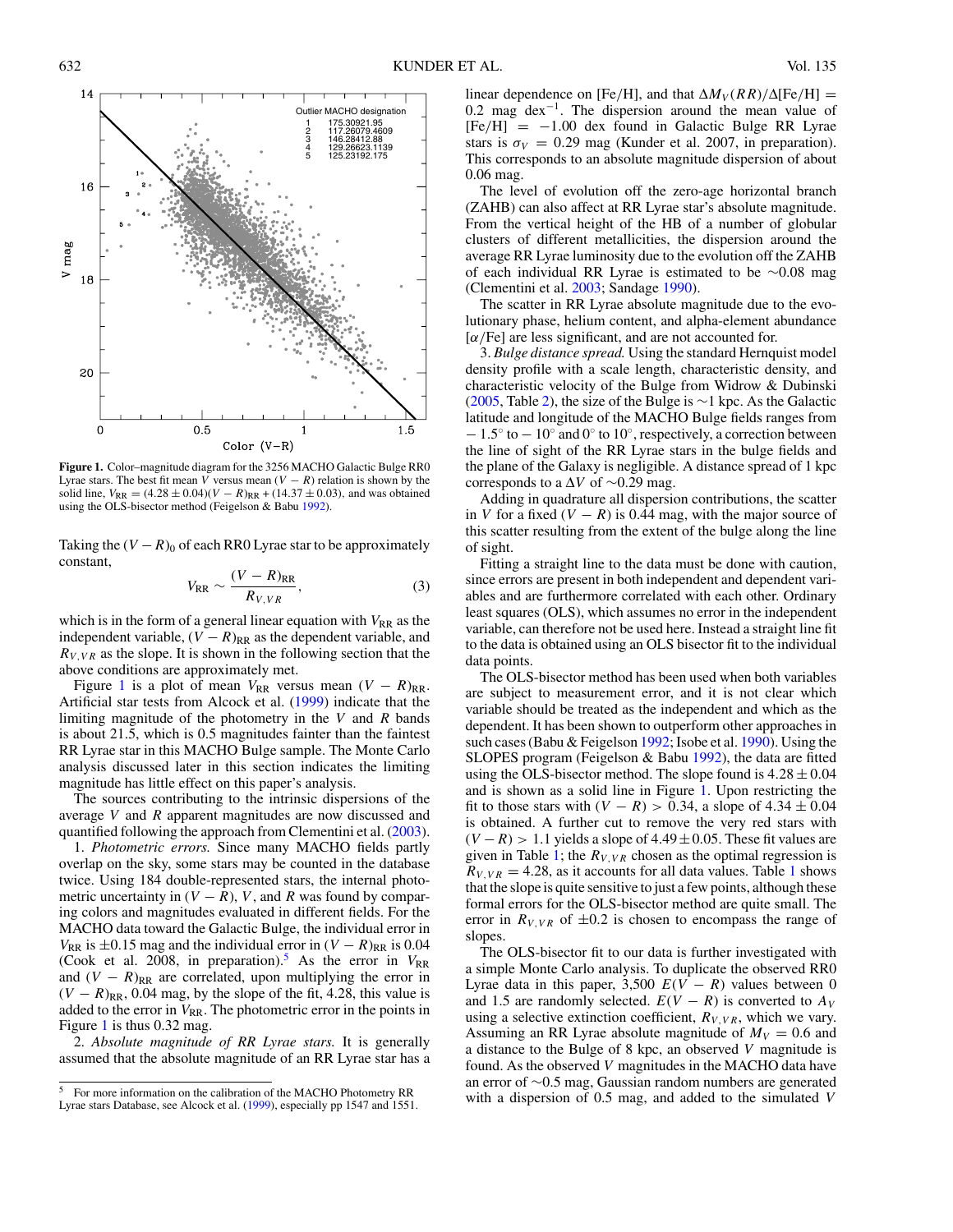**Table 1**

Slope ( $R_{V,VR}$ ) of 3256 Bulge RR0 Stars Plotted on a *V* Versus ( $V - R$ ) CMD

| Fit                                                         |           | Slope Error Zero point Error |      |
|-------------------------------------------------------------|-----------|------------------------------|------|
| OLS bisector, all stars                                     | 4.28 0.04 | 14.37                        | 0.03 |
| OLS bisector, $(V - R) > 0.34$                              | 434 005   | 14.32                        | 0.03 |
| OLS bisector, $(V - R) > 0.34$ , $(V - R) < 1.11$ 4.48 0.05 |           | 14.24                        | 0.03 |

<span id="page-3-0"></span>

**Figure 2.** Difference in the true  $R_{V,VR}$  value and the OLS-bisector slope,  $R(V, VR)$  − OLS-fitted slope, as a function of the true  $R_{V,VR}$  value.

magnitudes. Using  $(V - R) = E(V - R) + 0.28$ , and assuming that the uncertainty in the measured  $(V - R)$  colors is 0.05 magnitudes, the simulated *V* magnitudes can be plotted as a function of simulated  $(V - R)$  magnitudes. We make sure this simulated plot looks similar to Figure [1.](#page-2-0)

Next a cut is made to remove all stars which have *V* and *R* magnitudes less than 21.5. The OLS-bisector method is then used to derive the slope of the fit before and after the magnitude cut. We find there is no significant change in the value of the slope after the cut. However, the slope found using the OLS-bisector method is not always the value of the slope that was input. This has implications on the derived  $R_{V,VR}$ value. Apparently the errors in the photometry in this paper are sufficient to throw off the OLS-bisector fit for a given value.

Figure 2 shows the difference in the true  $R_{V,VR}$  value and the OLS-bisector slope,  $R_{(V,VR)}$  – OLS slope, as a function of the true  $R_{V,VR}$  value. The scatter in this plot is mainly due to the errors in the *V* magnitudes and  $(V - R)$  colors. A slope with a value of ∼4.6 exhibits the least amount of deviation between the true and calculated  $R_{V,VR}$  value. The  $R_{V,VR}$  value found in this paper is close to 4.6; so the slope found by the OLSbisector method should not be significantly biased. Even values well above and below 4.6 do not differ from the true  $R_{V,VR}$ value by more than 0.2 mag. Other simulations with somewhat different input parameters (e.g., uncertainty in photometry) are performed and results similar, but not identical, to Figure 2 are found. Thus, we cannot simply correct the slope that is obtained from the real data using these simulations. Thus, an uncertainty of 0.2 in the  $R_{V,VR}$  is adopted.

#### *2.2. Comparisons and Consistency*

How this  $R_{V,VR}$  value from the MACHO RR Lyrae stars compares with other reddening relations is an interesting question. Reddening relations determined from broad-band photometric data depend on the intrinsic spectral energy distributions of the objects used to determine them as well as the particular filters. The MACHO  $b_M$  and  $r_M$  filters are considerably different from Johnson *V* and Kron–Cousins *R*.

To compare our results to the standard extinction curve, the Fitzpatrick [\(1999\)](#page-6-0) extinction curve with a constant total-toselective extinction parameter,  $R_{V, BV} = 3.1$ , is used with the PHOENIX model synthetic spectra (Hauschildt et al. [1999\)](#page-6-0). The Johnson *BVR* transmission curves from Bessell [\(1990\)](#page-6-0) yield  $R_{V,VR} = 4.88$  for  $T_{\text{eff}} = 6,000$  K,  $R_{V,VR} = 4.92$  for  $T_{\text{eff}}$  = 7,000 K and  $R_{V,VR}$  = 5.07 for  $T_{\text{eff}}$  = 30,000 K. An effective temperature of 6,000–7,000 K is typical of RR Lyrae stars, and an effective temperature of 30,000 K is typical of early type stars. The synthetic spectra adopted is one with  $[Fe/H] = -1.0$  and  $\log g = 2.5$ , but varying  $[Fe/H]$  and surface gravity does not significantly affect the  $R_{V,VR}$  values.

The MACHO  $b_M$  and  $r_M$  filters are nonstandard, but were transformed into the Johnson *V* and Kron–Cousins *R* as described in Alcock et al. [\(1999\)](#page-6-0). We simulated this procedure by using the MACHO  $b_M$  and  $r_M$  transmission curves and our synthetic spectra to obtain MACHO  $b_M$  and  $r_M$  magnitudes. These were then converted using the Alcock et al. [\(1999\)](#page-6-0) transformation. It is found that  $R_{V,VR}$  = 4.34 for  $T_{\text{eff}}$  = 6,000 K, and  $R_{V,VR} = 4.26$  for  $T_{\text{eff}} = 7,000$  K. Both these values are in agreement with the value obtained in this analysis. In comparison, a  $R_{V,BV} = 2.5$  would yield  $R_{V,VR} = 3.77$ .

Reddening laws are normally derived from differential measurement of reddened and unreddened luminous early-type stars. But such stars are absent in the Galactic Bulge. This analysis uses Population II type stars, and indicates that the reddening law in the bulge is, on average, similar to the standard solar neighborhood value of  $R_{V, BV} = 3.1$ . Changing  $R_{V, BV}$  to, e.g., a nonstandard value does significantly affect the measured  $R_{V,VR}$ . Quantitatively, it is found that the change in  $R_{V,VR}$  is 68% of the change in  $R_{V,BV}$ .

Using Galactic Bulge Red Clump Giants from the OGLE dataset, Udalski [\(2003\)](#page-6-0) present substantial evidence that the ratio of total to selective absorption,  $R_{V, VI}$ , is much smaller toward the Galactic Bulge than the value corresponding to the standard extinction curve, and that  $R_{V, BV}$  varies considerably along different lines of sight. Their value of  $R_{V,VI} \sim 2.1$ , as opposed to the standard value of about 2.5, corresponds to an  $R_{V,BV}$  of about 2.6. Stanek [\(1996\)](#page-6-0) constructed extinction and reddening maps for Baade's window from color–magnitude diagrams obtained by OGLE which showed that extinction in Baade's window is quite irregular, varying between 1.3 and 2.8 mag in *A<sub>V,BV</sub>*, with an estimated error of ∼0.1 mag. Ruffle et al. [\(2004\)](#page-6-0) use 70 Galactic planetary nebulae observed using narrow-band filters to find observed  $\langle R_{V,BV} \rangle = 2.0$  toward the bulge.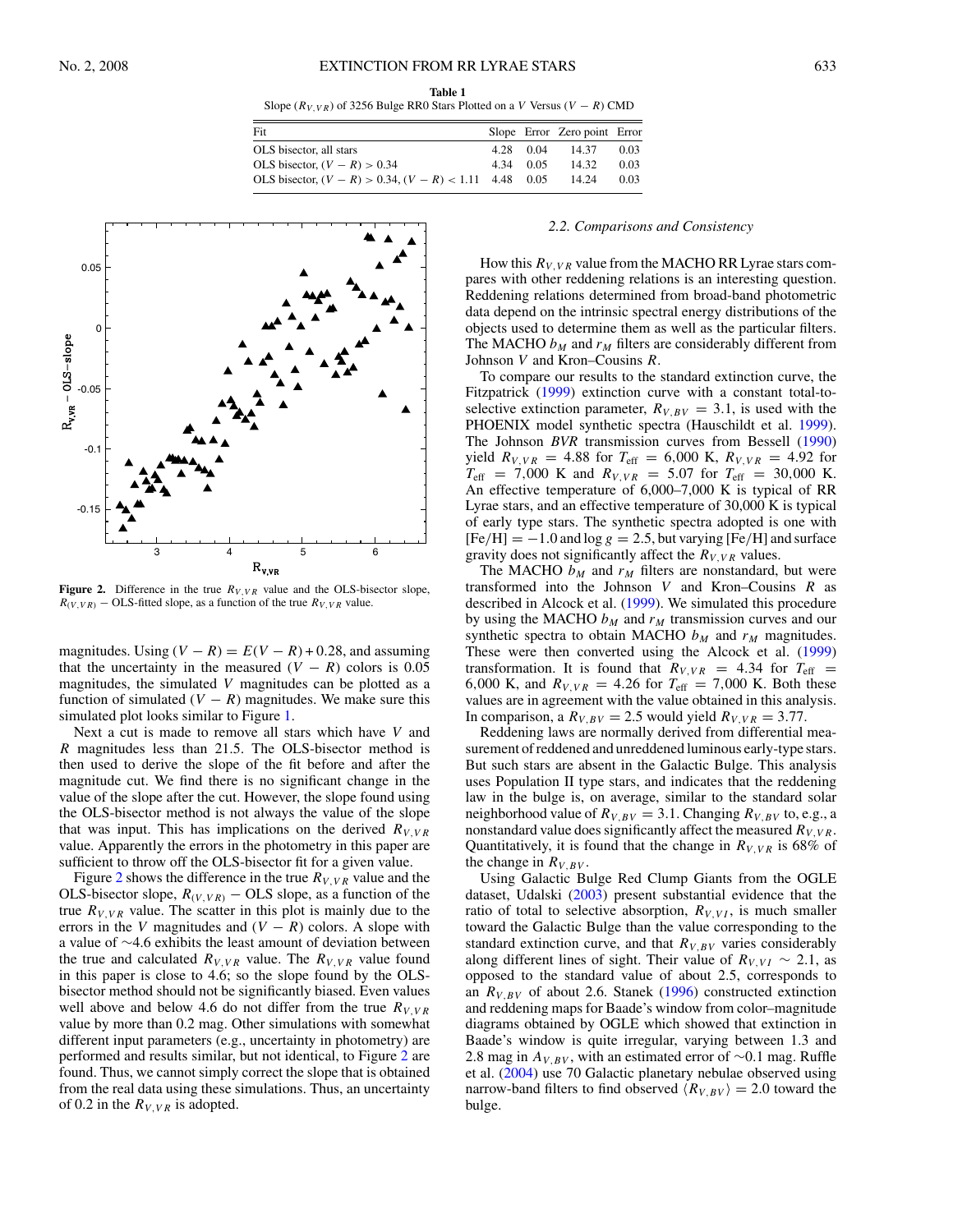<span id="page-4-0"></span>**Table 2** Derivation of Minimum-Light  $(V - R)_0$  Colors of Field RR0 Lyrae Stars

| Star              | $(V - R)$ | $E(V-R)$ | $(V - R)_{0}$ | [Fe/H]  | V Amp |
|-------------------|-----------|----------|---------------|---------|-------|
| SWAnd             | 0.34      | 0.035    | 0.295         | $-0.24$ | 0.89  |
| <b>RRCet</b>      | 0.30      | 0.019    | 0.301         | $-1.45$ | 0.78  |
| <b>RXEri</b>      | 0.34      | 0.053    | 0.277         | $-1.33$ | 0.87  |
| <b>RRGem</b>      | 0.35      | 0.054    | 0.276         | $-0.29$ | 1.15  |
| RRL <sub>eo</sub> | 0.31      | 0.034    | 0.266         | $-1.60$ | 1.23  |
| TTLyn             | 0.30      | 0.014    | 0.286         | $-1.56$ | 0.70  |
| AVPeg             | 0.34      | 0.056    | 0.274         | $-0.08$ | 1.08  |
| TUUMa             | 0.30      | 0.018    | 0.272         | $-1.51$ | 1.02  |
| <b>SSFor</b>      | 0.27      | 0.012    | 0.248         | $-0.94$ | 1.23  |
| <b>RVPhe</b>      | 0.30      | 0.006    | 0.284         | $-1.69$ | 0.71  |
| V440Sgr           | 0.33      | 0.076    | 0.254         | $-1.40$ | 1.16  |

The  $R_{V,VR}$  value determined from the RR Lyrae stars above indicates that the standard Galactic reddening law can, in general, be adopted in studies of objects toward the bulge. We caution that the value of  $R_{V,BV}$  can vary in certain directions but that, on average, the standard reddening law can be used.

#### 3. REDDENING

#### *3.1. Determination of Intrinsic*  $(V - R)_0$  *Colors*

Sturch [\(1966\)](#page-6-0) and Blanco [\(1992\)](#page-6-0) argue that apparent  $(B - V)$ colors of RR Lyrae stars at phases close to the minimum light can be utilized to measure the amount of interstellar reddening along the line of sight to the star since the intrinsic  $(B - V)_0$  colors seem constant in the phase interval 0.5–0.8. Mateo et al. [\(1995\)](#page-6-0) suggest that  $(V - I)$  colors might also be used, perhaps with a smaller or negligible metallicity correction. We investigate this further for  $(V - R)$  colors below.

The colors at minimum light,  $(V - R)_0$ , can be computed via two different methods. In the first method, the Fourier fits to both *V* - and *R*-band data are used to average the colors, in magnitude units, for phases between 0.5 and 0.8. However, we find that when  $(V - R)$ <sup>0</sup> is determined using this method, it correlates with amplitude. In the second method, the  $(V - R)$  color is found at minimum *V* -band light. Kanbur & Fernando [\(2004\)](#page-6-0) used this technique and found that intrinsic color at minimum *V* band light is nearly independent of period and *V* -band variation amplitude. Since this method yields  $(V - R)_0$  values that are very weakly correlated with amplitude, this is the method employed here. Table 2 presents our determination of unreddened  $(V - R)$ <sub>0</sub> colors for 11 well-observed field RR0 variables (the data in Table 2 come from Liu & Janes [1989;](#page-6-0) Cacciari et al. [1987;](#page-6-0) and Layden 2005, private communication). The color excess,  $E(V - R)$ , is computed by multiplying the published  $E(B - V)$ values by the ratio of  $R_{V, BV}/R_{V, VR} = 3.315/5.16$ , where the values  $R_{V,BV}$  = 3.315 and  $R_{V,VR}$  = 5.16 are taken from Schlegel et al. [\(1998\)](#page-6-0).<sup>6</sup> A plot of  $E(V - R)$  versus  $(V - R)$ has a linear character. This is quite remarkable, considering some of these stars exhibit the Blazhko effect (e.g., AW And), some are affected by both the Blazhko effect and a "phase-lag" problem (e.g., SS For), and some have evidence of shock waves in their atmospheres (e.g., RV Phe, V440 Sgr), as discussed by Cacciari et al. [\(1989a,](#page-6-0) [1989b\)](#page-6-0). It has been shown that in many RR Lyrae stars the Blazhko effect does not affect colors at minimum light, making this method robust. We conclude that the mean  $(V - R)_0$  color of RR0 Lyrae stars at minimum *V* -band



**Figure 3.** Reddening map of  $A_V$  values of the central Galactic region. The scale is given at the bottom. The inset presents three disk fields separated from the others by  $10°$ .

light is  $0.28 \pm 0.02$ . Table 2 suggests that the intrinsic color at minimum light is independent of, or at least very insensitive to, metallicity.

#### *3.2. Reddening Toward the Bulge RR Lyrae Stars*

The *observed* and *intrinsic* colors at minimum *V* -band are put forth to determine the color excess of the bulge RR0 Lyrae stars:

$$
E(V - R) = (V - R) - (V - R)_{0}.
$$
 (4)

The Fourier fits performed to find  $(V - R)$  color at minimum *V* -band light are sensitive to the quality of a lightcurve. To ensure high  $E(V - R)$  accuracy without sacrificing the sample size, the Fourier fits in both passbands for all stars are individually examined. Only those with fits that approximated the RR Lyrae light curve nicely are taken (i.e., if the Fourier method mimicked features in the RR Lyrae light curve well, such as the dip and sharp rise of the curve at minimum light). This criterion results in 3525 RR0 Lyrae stars with well-determined reddening values. Example entries of this reddening catalog are presented in Table [3.](#page-5-0) the complete listing is available in the electronic version.

Multiplying the 3525  $E(V - R)_{RR}$  values by the selective extinction coefficient,  $R_{V,VR}$ , allows the determination of the visual extinction. A map of the visual extinction,  $A_V$ , is shown in Figure 3. As Popowski et al. [\(2003\)](#page-6-0) also remark, it is immediately obvious that on large scales extinction is regularly stratified parallel to the Galactic plane.

To determine the distance modulus to the Galactic Bulge from the RR0 Lyrae stars, an RR Lyrae absolute magnitude of  $M_V = 0.59 \pm 0.03$  at [Fe/H] =  $-1.5$ , as compiled by Cacciari & Clementini [\(2003\)](#page-6-0), is adopted. If a metallicity dependence of  $M_V = (0.25 \pm 0.05)$ [Fe/H] + constant is adopted (consistent with the range of slopes found in the literature), then using the average metallicity of  $[Fe/H] = -1$  from above, an  $M_V =$  $0.72 \pm 0.04$  for RR Lyrae stars in the Bulge is obtained. This

<sup>6</sup> We explicitly assume here that for this sample of RR Lyrae stars, extinction is, on average, well represented by the standard  $R_{V,BV}$  value.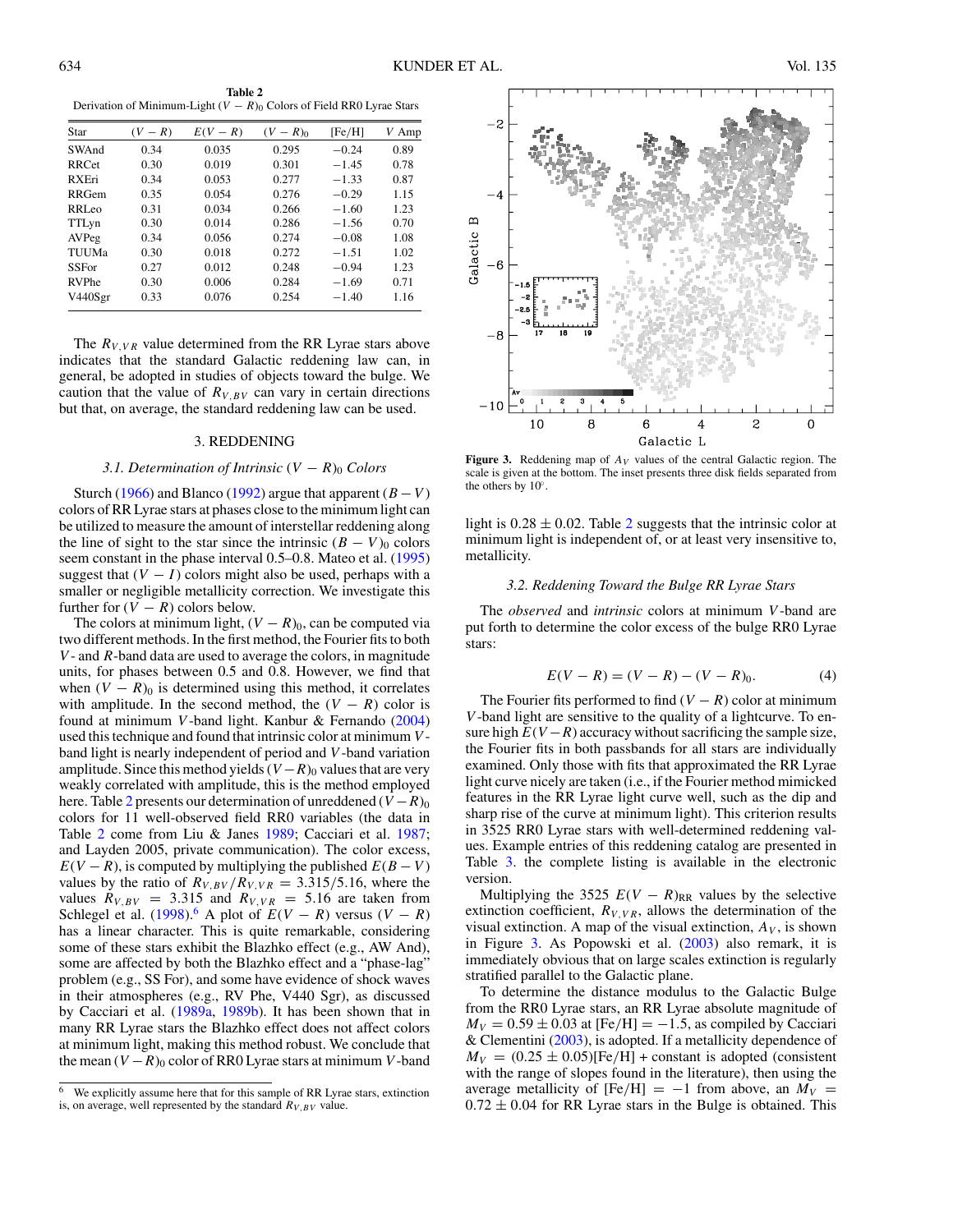**Table 3** Fragment of the Catalog of Reddenings for the MACHO Bulge RR0 Lyrae Stars

<span id="page-5-0"></span>

| Star ID        | R.A. | Decl.                                                   | Gal $l$ | Gal <i>b</i> | Period   |       |       |      | V mag R mag V amp $(V - R)_{\text{min}}$ | $E(V - R)$ |
|----------------|------|---------------------------------------------------------|---------|--------------|----------|-------|-------|------|------------------------------------------|------------|
| 101.20648.645  |      | $18:4:31.9$ $-27:33:66.9$ $3.2858$ $-2.9042$ 0.590062   |         |              |          | 17.58 | 16.77 | 0.57 | 0.808                                    | 0.52       |
| 101.20650.531  |      | $18:4:25.4$ $-27:26:52.3$ 3.3857                        |         | $-2.8209$    | 0.557547 | 17.29 | 16.44 | 0.81 | 0.753                                    | 0.47       |
| 101.20650.965  |      | $18:4:24.2$ $-27:27:54.7$ $3.3630$ $-2.8285$ 0.505202   |         |              |          | 18.38 | 17.57 | 0.94 | 0.831                                    | 0.54       |
| 101.20653.526  |      | $18:4:25.4$ $-27:11:22.7$ $3.5976$ $-2.7023$ 0.469922   |         |              |          | 17.26 | 16.53 | 0.76 | 0.691                                    | 0.41       |
| 101.20654.508  |      | $18.4.307 -27.11.222 - 36139 - 27156 - 0552941$         |         |              |          | 17 13 | 1633  | 0.88 | 0.830                                    | 0.55       |
| 101.20778.1172 |      | $18:4:36.7$ $-27:35:70.2$ $3.2762$ $-2.9299$ $0.514020$ |         |              |          | 17.76 | 1695  | 0.99 | 0.817                                    | 0.53       |
| 101.20779.378  |      | $18:4:41.0$ $-27:28:56.3$ $3.3844$ $-2.8877$            |         |              | 0.633424 | 17.06 | 16.26 | 0.53 | 0.834                                    | 0.55       |
| 101.20780.765  |      | $18:4:52.1$ $-27:27:54.5$ $3.4154$ $-2.9172$ 0.473874   |         |              |          | 17.53 | 16.68 | 1.02 | 0.840                                    | 0.55       |
| 101.20780.796  |      | $18:4:47.5$ $-27:24:48.4$ $3.4533$ $-2.8767$            |         |              | 0.574353 | 1771  | 16.92 | 0.68 | 0.814                                    | 0.53       |
| 101.20782.554  |      | $18:4:41.5$ $-27:15:31.0$ $3.5648$ $-2.7889$            |         |              | 0.625803 | 17 14 | 16.38 | 0.87 | 0.797                                    | 0.51       |

(This table is available in its entirety in a machine-readable form in the online journal. A portion is shown here for guidance regarding its form and content)

predicts  $(m - M)_0 = 14.7 \pm 0.1$  for Bulge RR Lyrae. Adopting the RR Lyrae statistical parallax calibration of  $M_V = 0.77 \pm$ 0.13 at  $[Fe/H] = -1.6$  from Gould & Popowski [\(1998\)](#page-6-0), then using the same metallicity dependence, an  $(m - M)_0 = 14.5 \pm 10$ 0*.*16 for RR Lyrae stars in the Galactic Bulge is predicted. This is identical to the Galactocentric distance modulus measured by Eisenhauer et al. [\(2003\)](#page-6-0) from the orbit of a star around the central black hole.

#### *3.3. Comparison with Complementary MACHO Determination*

In this subsection the reddenings obtained here are tested against the Popowski et al. [\(2003\)](#page-6-0) values, which are based on photometry from the MACHO bulge fields. The MACHO data of the Galactic Bulge are based on observations of 94 Bulge fields, each field covering an area of 43' by 43'. Popowski et al. [\(2003\)](#page-6-0) use  $4' \times 4'$  sky regions (tiles) as resolution elements. They show that mean colors for these tiles can be converted to extinction, and can thus be used to derive a visual extinction map. Each RR0 Lyrae star is matched with the corresponding tile, and the color excess,  $E(V - R)_{RR}$ , of the line of sight to the RR0 Lyrae star is compared to the Popowski et al. [\(2003\)](#page-6-0),  $E(V-R)_{\text{CMD}}$ , as calibrated to Stanek [\(1996\)](#page-6-0) extinction<sup>7</sup>. Figure 4 shows this linear relationship, with the line of slope unity over-plotted. The  $E(V - R)_{RR}$  values become larger than  $E(V - R)_{\text{CMD}}$  when reddening increases, which could mean the Popowski et al. [\(2003\)](#page-6-0) extinction map underestimates the extinction in areas with high reddening. Performing the Bessell & Germany [\(1999\)](#page-6-0) calibration to the MACHO RR Lyrae light curve data does not alter this result. An increase in scatter is expected in stars with high reddenings, since generally a redder RR0 Lyrae star is fainter and is more likely to have noisy photometry and lightcurves. Especially near the Galactic center, differential reddening due to nonuniform distribution of the intervening dust on small spatial scales makes the study of the stellar population difficult even in the infrared (see, e.g., Narayanan et al. [1996;](#page-6-0) Davidge [1998\)](#page-6-0). Frogel et al. [\(1999\)](#page-6-0) show in their Figure 5 that the amount of differential reddening in a field is directly proportional to the average reddening: the more reddening present in a field, the more patchy that reddening is. As the Popowski et al. [\(2003\)](#page-6-0) extinction map is based on the average color of  $4' \times 4'$  sky regions, their average colors and hence reddenings would be susceptible to differential reddening,



**Figure 4.** Comparison of  $E(V - R)$  derived using  $(V - R)$  at minimum light,  $E(V-R)_{RR}$ , for 2605 RR Lyrae stars with color–magnitude based  $E(V-R)_{CMD}$ from Popowski et al. [\(2003\)](#page-6-0). The relation is linear, with  $E(V - R)_{RR}$  values slightly larger than  $E(V - R)_{\text{CMD}}$  at high extinction.

explaining the slight discrepancy between their reddenings and ours at higher reddenings.

What could cause the systematic bias in the  $E(V - R)_{RR}$ values to become larger than the  $E(V - R)_{\text{CMD}}$  as the reddening increases? Popowski et al. [\(2003\)](#page-6-0) perform a calibration to Stanek [\(1996\)](#page-6-0) extinction and this calibration assumes a uniform  $R_{V, BV}$  value. This assumption does not hold, however, since the extinction toward the Bulge has nonstandard properties (Popowski [2000\)](#page-6-0). Udalski [\(2003\)](#page-6-0) find that the difference between the measured line of sight  $R_{V,VI}$ , and the standard value of  $R_{V,VI}$  depends on color. Furthermore, they find that this difference is larger for redder  $V - I$  colors and practically negligible in the range where the OGLE data were calibrated by standards  $(V - I < 2)$ . Similarly, the difference in the coefficient of selective extinction  $R_{V,VR}$  and the standard  $R_{V,VR}$ would also increase with increasing  $V - R$  and hence with increasing  $E(V - R)_{\text{CMD}}$  (since Popowski et al. [\(2003\)](#page-6-0) uses the average color to determine  $E(V - R)_{\text{CMD}}$ ). As the Popowski et al.  $(2003)$   $E(V - R)_{\text{CMD}}$  calibration neglects a change in

<sup>&</sup>lt;sup>7</sup> The Popowski et al. [\(2003\)](#page-6-0),  $E(V - R)_{\text{CMD}}$ , as calibrated to Dutra et al. [\(2003\)](#page-6-0) extinction is about 0.07 redder than  $E(V - R)_{\text{CMD}}$  calibrated to Stanek [\(1996\)](#page-6-0).